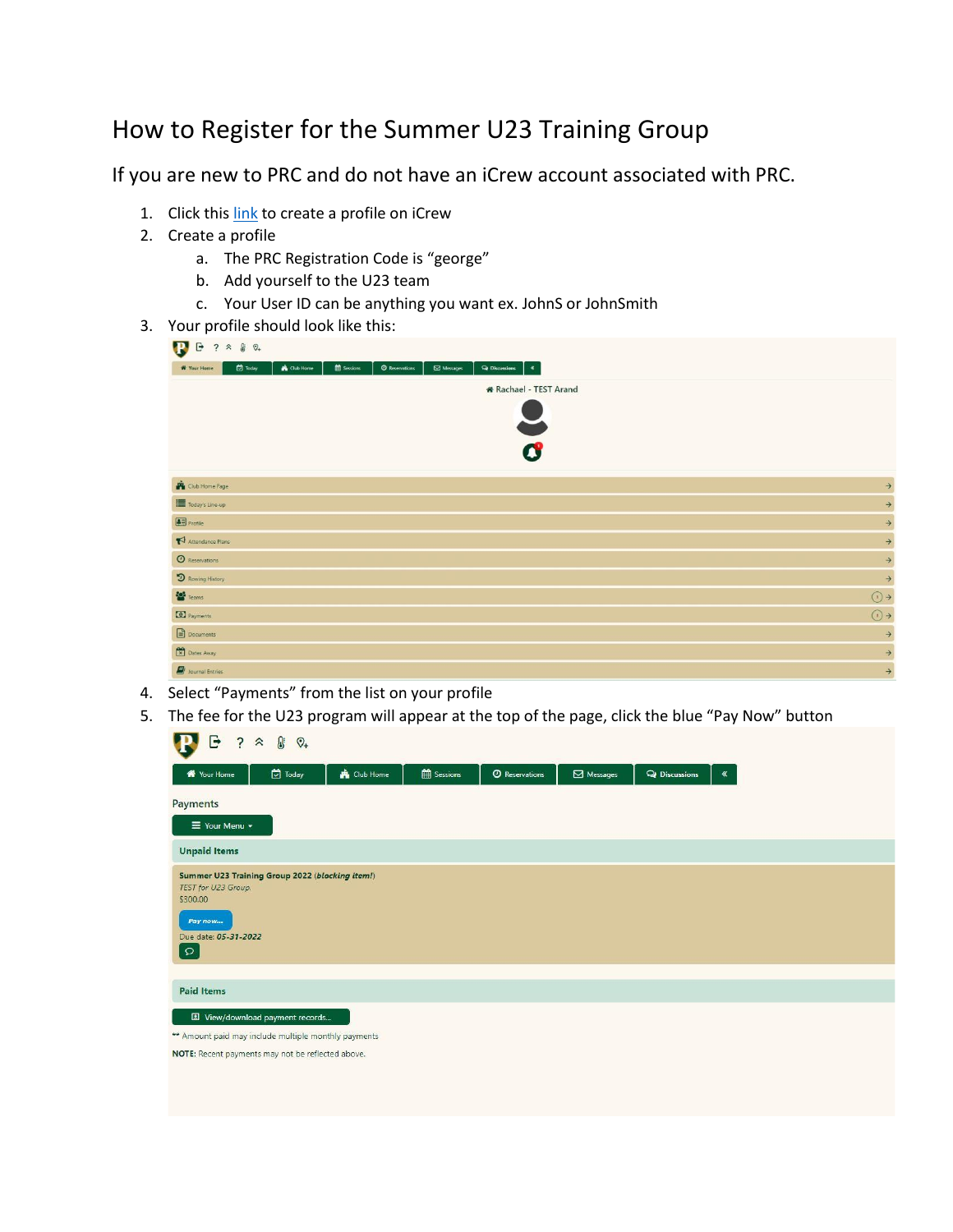6. Add a credit card and select "Make Payment"

| Today<br>Club Home<br>W Your Home                                                       | <b>EE</b> Sessions<br><b>O</b> Reservations<br>$\boxdot$ Messages<br>I∝<br><b>Q</b> Discussions |
|-----------------------------------------------------------------------------------------|-------------------------------------------------------------------------------------------------|
| <b>Fee Payment</b><br>Rachael - TEST Arand<br>Summer U23 Training Group 2022 - \$300.00 |                                                                                                 |
| TEST for U23 Group.                                                                     |                                                                                                 |
| Payment note:                                                                           |                                                                                                 |
|                                                                                         |                                                                                                 |
|                                                                                         |                                                                                                 |
| <b>Credit Card Information</b><br>Credit Card <sup>+</sup>                              |                                                                                                 |
| 123112312312312                                                                         |                                                                                                 |
|                                                                                         |                                                                                                 |
|                                                                                         |                                                                                                 |
| Credit Card is an invalid card type<br>Expiration*<br>12/34                             | Security Code <sup>+</sup><br>123                                                               |

- 7. You will not be able to add yourself to classes or reserve boats until you have paid for the class
- 8. Once you join the program you will need to fill out the associated forms. You can do that by clicking "Your Documents" under "Your Home"

| W                                                           | G<br>$\frac{1}{2}$ $\hat{\lambda}$ $\hat{\theta}$ stop impersonating | Go to              | $\mathsf{Go}$       |                |          |                                                                |             |              |                      |                                      |                     |
|-------------------------------------------------------------|----------------------------------------------------------------------|--------------------|---------------------|----------------|----------|----------------------------------------------------------------|-------------|--------------|----------------------|--------------------------------------|---------------------|
|                                                             | X Portal<br>₩ Your Home                                              | <b>A</b> Club Home | <b>B</b> Dashboards | <b>D</b> Today | Sessions | <b>O</b> Reservations                                          | Club Roster | Send Message | <b>Q</b> Discussions | $\langle \langle \mathbf{x} \rangle$ |                     |
|                                                             |                                                                      |                    |                     |                |          | <b>* Helen Tilghman</b>                                        |             |              |                      |                                      |                     |
|                                                             |                                                                      |                    |                     |                |          |                                                                |             |              |                      |                                      |                     |
|                                                             |                                                                      |                    |                     |                |          | C WhatsApp (Tap to learn about using WhatsApp Groups in iCrew) |             |              |                      |                                      |                     |
| $\ddot{\mathbf{x}}$                                         |                                                                      |                    |                     |                |          |                                                                |             |              |                      |                                      |                     |
| $\mathbf{X}$                                                | Club Home Page                                                       |                    |                     |                |          |                                                                |             |              |                      |                                      | $\rightarrow$       |
| $\hat{\mathbf{r}}_a$                                        | $\mathbf{X}$ Portal                                                  |                    |                     |                |          |                                                                |             |              |                      |                                      | $\rightarrow$       |
| $\frac{38}{\pi}$                                            | Today's Line-up                                                      |                    |                     |                |          |                                                                |             |              |                      |                                      | $\rightarrow$       |
| $\begin{array}{c} \hline \mathbf{a} \end{array}$<br>Members | Your Profile                                                         |                    |                     |                |          |                                                                |             |              |                      |                                      | $\rightarrow$       |
| R                                                           | Your Attendance Plans                                                |                    |                     |                |          |                                                                |             |              |                      |                                      | $\rightarrow$       |
| $\blacksquare$                                              | <sup>O</sup> Your Reservations                                       |                    |                     |                |          |                                                                |             |              |                      |                                      | $\rightarrow$       |
| $\frac{1}{1}$                                               | D Your Rowing History                                                |                    |                     |                |          |                                                                |             |              |                      |                                      | $\rightarrow$       |
| $\qquad \qquad \blacksquare$                                | Your Teams                                                           |                    |                     |                |          |                                                                |             |              |                      |                                      | $\odot \rightarrow$ |
| Reports                                                     | Vour Payments                                                        |                    |                     |                |          |                                                                |             |              |                      |                                      | $\odot \rightarrow$ |
| $\frac{\sum_{\text{Test}}}{\sum_{\text{Test}}}\frac{1}{n}$  | Your Documents                                                       |                    |                     |                |          |                                                                |             |              |                      |                                      | $\bigcirc$          |
| $\frac{\partial}{\partial x^2}$                             | Your Dates Away                                                      |                    |                     |                |          |                                                                |             |              |                      |                                      | $\rightarrow$       |

9. Select the document you would like to complete by clicking its name. The forms required for the U23 group are: Float Test, GPRF Waiver, COVID Card and COVID Waiver. You can either print, sign and upload the documents or you can download the document, sign it and reupload it.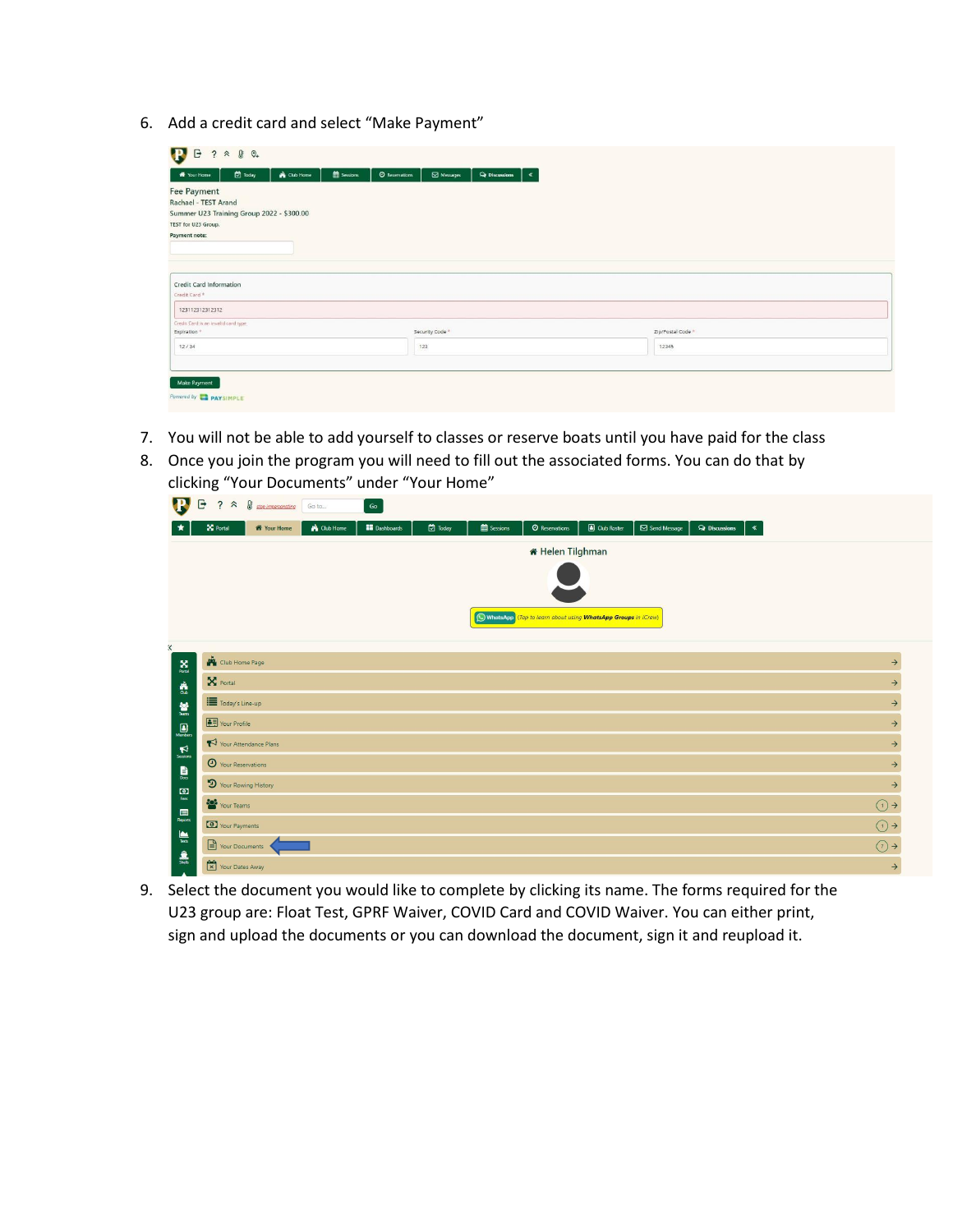| G<br>$? <$ $\frac{1}{\sqrt{3}}$ stop impersonating                                                                                                                                                                     | Go<br>Go to                                |                |          |                       |             |
|------------------------------------------------------------------------------------------------------------------------------------------------------------------------------------------------------------------------|--------------------------------------------|----------------|----------|-----------------------|-------------|
| X Portal<br><b>W</b> Your Home                                                                                                                                                                                         | <b>K</b> Club Home<br><b>AR</b> Dashboards | <b>D</b> Today | Sessions | <b>O</b> Reservations | Club Roster |
| Send Message<br><b>Q</b> Discussions<br>$\ll$                                                                                                                                                                          |                                            |                |          |                       |             |
| Open your Personal Home page after logging on                                                                                                                                                                          |                                            |                |          |                       |             |
| <b>Documents</b>                                                                                                                                                                                                       |                                            |                |          |                       |             |
| $\equiv$ Your Menu $\sim$                                                                                                                                                                                              |                                            |                |          |                       |             |
| WhatsApp (Tap to learn about using WhatsApp Groups in iCrew)                                                                                                                                                           |                                            |                |          |                       |             |
| On file: No<br>$\mathsf{D}$<br>Adult GPRF Waiver (blocking item!)<br>$\bullet$<br>On file: No<br>$\mathsf{D}% _{\mathcal{A}}\left( \mathcal{A}_{1}\right) \equiv\mathsf{D}_{\mathcal{A}}\left( \mathcal{A}_{2}\right)$ |                                            |                |          |                       |             |
| <b>COVID Vaccine Card (blocking item!)</b><br>$\bullet$<br>On file: No<br>$\hbox{$\circ$}$                                                                                                                             |                                            |                |          |                       |             |
| <b>COVID Waiver (blocking item!)</b><br><b>C</b> (tap to sign)<br>On file: No<br>$\circ$                                                                                                                               |                                            |                |          |                       |             |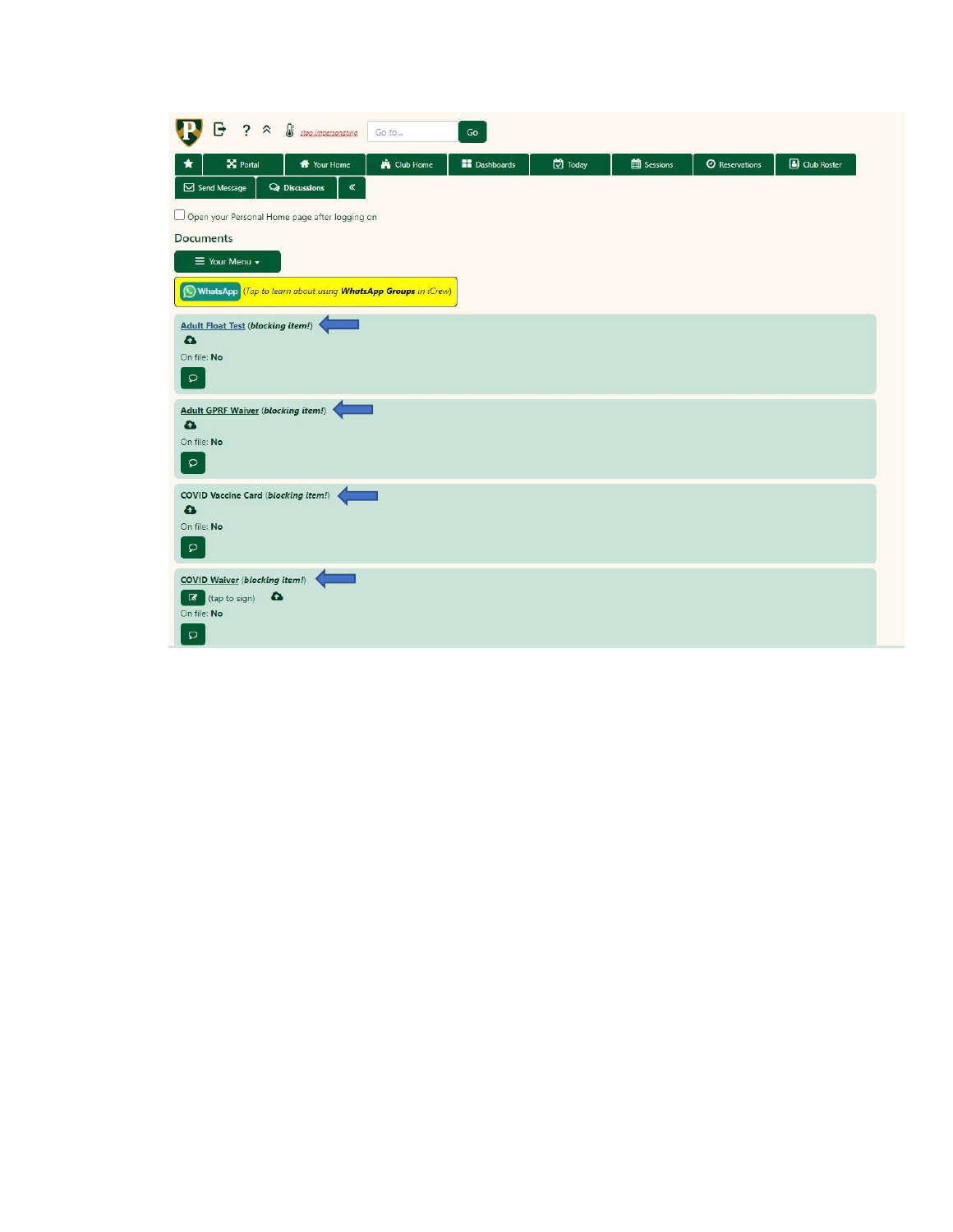## How to Register for the Summer U23 Training Group

If you already have an iCrew account associated with PRC

- 1. Log in to iCrew if your account has been archived contact the office to have it unarchived before completing the following steps
- 2. Select "Your Teams" from the menu

| $B$ ? $A$ & $Q_+$ $\star$<br>$\overline{\mathbf{v}}$ |                        |
|------------------------------------------------------|------------------------|
| $\equiv$ Club Menu $\sim$                            |                        |
|                                                      | <b>*</b> Rachael Arand |
| $\mathbf{X}$ Portal                                  | $\rightarrow$          |
| Today's Line-up                                      | $\rightarrow$          |
| Your Profile                                         | $\rightarrow$          |
| Your Attendance Plans                                | $\rightarrow$          |
| O Your Reservations                                  | $\rightarrow$          |
| D Your Rowing History                                | $\rightarrow$          |
| Your Teams                                           | $\rightarrow$          |
| Vour Payments                                        | $\rightarrow$          |
| Your Documents                                       | $\rightarrow$          |
| Your Dates Away                                      | $\rightarrow$          |
| Your Journal Entries                                 | $\rightarrow$          |
| Your Tests                                           | $\rightarrow$          |

3. Click "Your Menu" and select "Join or Leave Teams" from the drop-down menu

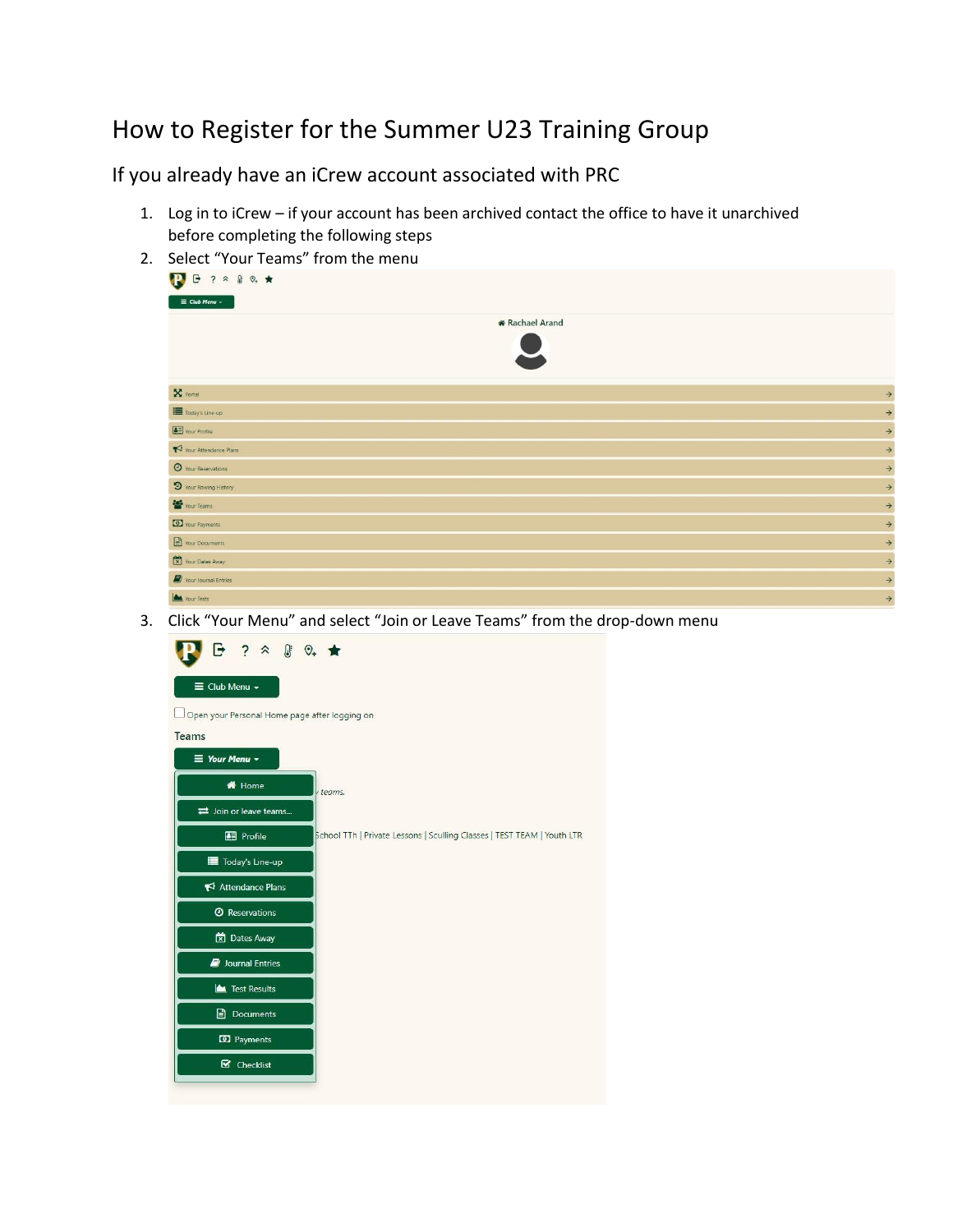4. Click the + icon next to the "Summer U23 Training Group"



- 5. Join the team
- 6. Go to "Your Home"
- 7. Select "Payments" from the list on your profile
- 8. The fee for the U23 program will appear at the top of the page, click the blue "Pay Now" button

| G<br>$\ddot{?}$                                                                                                                  | $\theta$<br>$\hat{\mathcal{X}}$<br>$\mathcal{O}_+$ |                    |                   |                           |                    |                      |       |
|----------------------------------------------------------------------------------------------------------------------------------|----------------------------------------------------|--------------------|-------------------|---------------------------|--------------------|----------------------|-------|
| <b>W</b> Your Home                                                                                                               | <b>D</b> Today                                     | <b>K</b> Club Home | <b>B</b> Sessions | <sup>O</sup> Reservations | $\boxdot$ Messages | <b>Q</b> Discussions | $\ll$ |
| Payments                                                                                                                         |                                                    |                    |                   |                           |                    |                      |       |
| $\equiv$ Your Menu $\sim$                                                                                                        |                                                    |                    |                   |                           |                    |                      |       |
| <b>Unpaid Items</b>                                                                                                              |                                                    |                    |                   |                           |                    |                      |       |
| Summer U23 Training Group 2022 (blocking item!)<br>TEST for U23 Group.<br>\$300.00<br>Pay now<br>Due date: 05-31-2022<br>$\circ$ |                                                    |                    |                   |                           |                    |                      |       |
| <b>Paid Items</b>                                                                                                                |                                                    |                    |                   |                           |                    |                      |       |
|                                                                                                                                  | ■ View/download payment records                    |                    |                   |                           |                    |                      |       |
| ** Amount paid may include multiple monthly payments                                                                             |                                                    |                    |                   |                           |                    |                      |       |
| NOTE: Recent payments may not be reflected above.                                                                                |                                                    |                    |                   |                           |                    |                      |       |
|                                                                                                                                  |                                                    |                    |                   |                           |                    |                      |       |
|                                                                                                                                  |                                                    |                    |                   |                           |                    |                      |       |

9. Add a credit card and select "Make Payment"

| Today<br>Club Home<br>W Your Home                   | <b>EE</b> Sessions<br>$\sim$<br><sup>O</sup> Reservations<br>$\boxdot$ Messages<br><b>Q</b> Discussions |                   |
|-----------------------------------------------------|---------------------------------------------------------------------------------------------------------|-------------------|
| <b>Fee Payment</b>                                  |                                                                                                         |                   |
| Rachael - TEST Arand                                |                                                                                                         |                   |
| Summer U23 Training Group 2022 - \$300.00           |                                                                                                         |                   |
| TEST for U23 Group.                                 |                                                                                                         |                   |
| Payment note:                                       |                                                                                                         |                   |
|                                                     |                                                                                                         |                   |
|                                                     |                                                                                                         |                   |
|                                                     |                                                                                                         |                   |
| Credit Card Information<br>Credit Card <sup>*</sup> |                                                                                                         |                   |
|                                                     |                                                                                                         |                   |
| 123112312312312                                     |                                                                                                         |                   |
|                                                     |                                                                                                         |                   |
| Credit Card is an invalid card type                 |                                                                                                         | Zip/Postal Code * |
| Expiration*                                         | Security Code *                                                                                         |                   |
| 12/34                                               | 123                                                                                                     | 12345             |
|                                                     |                                                                                                         |                   |
|                                                     |                                                                                                         |                   |

10. You will not be able to add yourself to classes or reserve boats until you have paid for the class